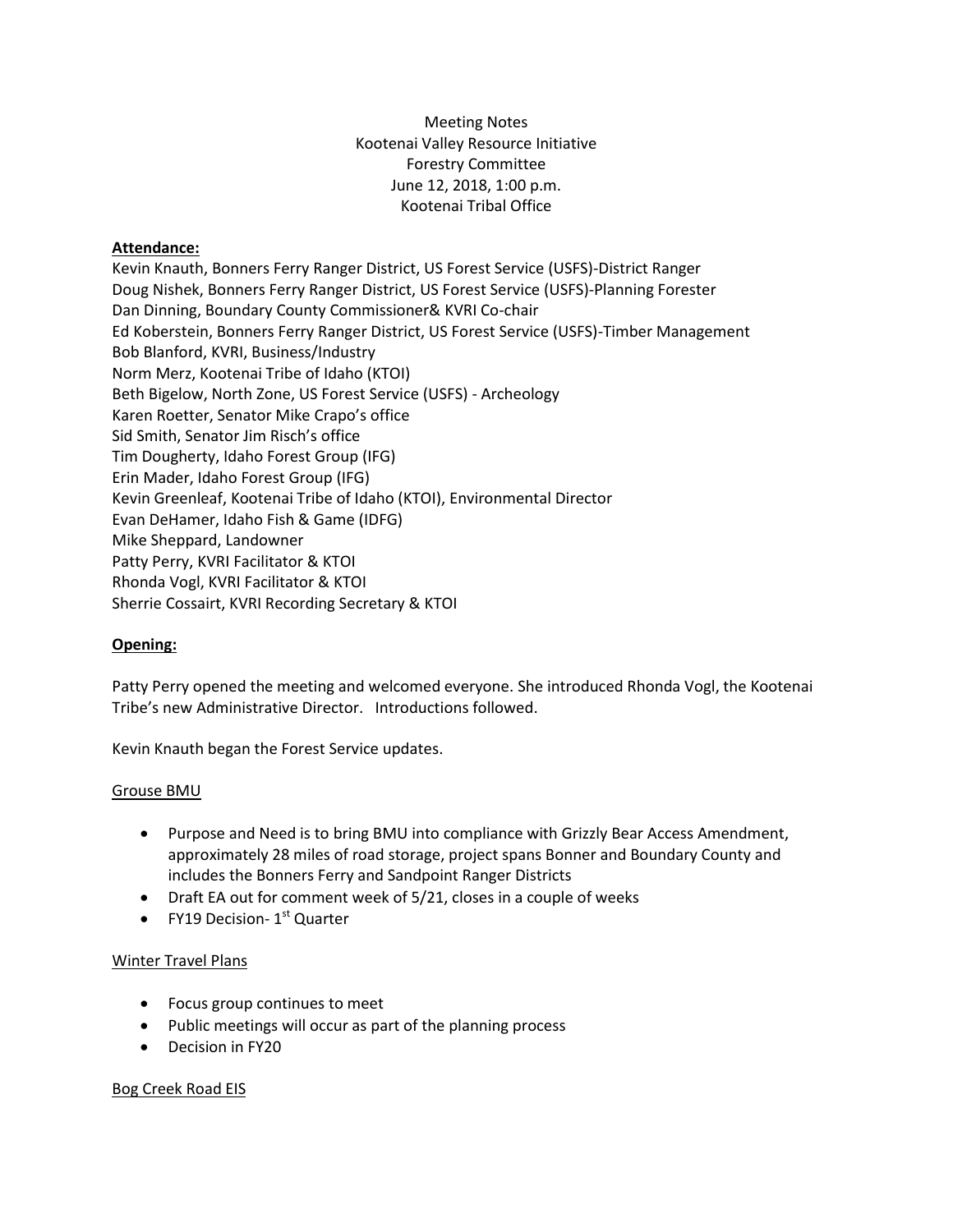- Purpose and Need is to bring the Blue-Grass BMU into compliance with the Grizzly Bear Access Amendment-25 miles of road storage
- One (1) road recommended for decommission on the Priest Lake Ranger District
- Purpose and Need for Bog Creek EIS is to open and maintain Bog Creek Road for Border Patrol access and bring the Blue Grass BMU into compliance
- Public Meeting @Bonners Ferry District Office on June 21, 2018 at 5:30 pm to 7:30 pm

Doug N. and Ed K. continued with the project updates.

# Deer Creek-EA

- FY18-Deer Stew-11.5mmbf in  $2^{nd}$  Qtr.
- Service items include; gravel pit development to provide a rock source for ongoing and future road maintenance, Solomon Lake campground improvements, road storage for Grizzly Bear Access Amendment standards, pre-commercial thinning, additional road improvements and construction
- Haul route schedule to Solomon Lake Campground-traffic could be limited during the week
- FY18-Double Bar D TS-4mmbf in  $3^{rd}$  Qtr.
- FY18-Deer Placer TS-5mmbf in  $4^{th}$  Qtr.

Ed K. explained the natural fuels burning could take 8-10 years before it is implemented and completed in the Deer Creek EA and in the absence of CFLR funding it would come from another line item.

# Camp Robin-EA (Decision in 1<sup>st</sup> Qtr. FY19)

- 3000 acres of treatment, WUI project, heavy fuels, regeneration needs from insect and disease
- EA will be presented to the new Forest Supervisor early next month; Checkpoint #4
- First EA for the NEPA strike team on the Idaho Panhandle National Forest (IPNF)
- FY19 Robin Hood TS-8mmbf in  $3^{rd}$  Qtr.
- FY19-Camp Dawson Stew-12mmbf in  $4^{th}$  Qtr.

# Boulder-EA (Decision in  $1<sup>st</sup>$  Qtr FY19)

- FY19-Black Boulder GNA-6mmbf-2<sup>nd</sup> Qtr.
- $\bullet$  FY20-Boulder Holder TS-10mmbf in 1<sup>st</sup> Qtr.
- FY20-North Star Stew-15mmbf in  $3^{rd}$  Qtr.

### *Complete CFLR Project Update 6/12/18 available on the KVRI website at [www.kootenai.org](http://www.kootenai.org/)*

Ed K. explained a road reconstruction for a haul route is included in the project using the State contract mechanisms available to the Forest Service. Kevin added that they are realizing real value with GNA. It is nice to have the additional authority for restoration work. Patty asked about the completion of the Twenty Mile Project and it was reported that it should be completed next year.